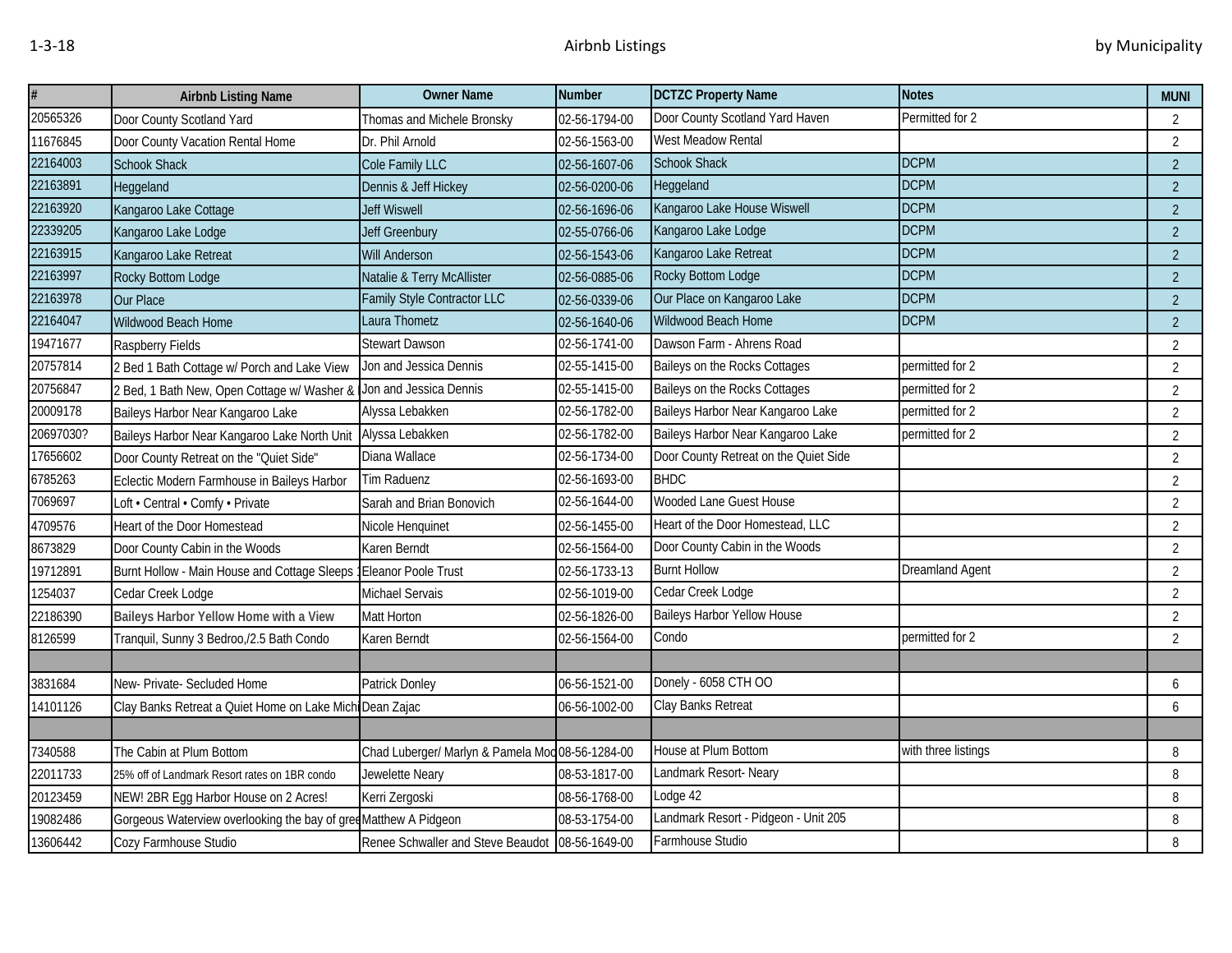| 4950769  | The Treehouse at Plum Bottom                                                                   | Chad Luberger/ Marlyn & Pamela Mod 08-56-1284-00 |               | House at Plum Bottom                                        | with three listings    | 8 |
|----------|------------------------------------------------------------------------------------------------|--------------------------------------------------|---------------|-------------------------------------------------------------|------------------------|---|
| 6677520  | Sunset Bluff Getaway in Egg Harbor                                                             | Michael & Christina Hauge                        | 08-53-0384-05 | Sunset Bluff Condo - Unit 2- Hauge                          |                        | 8 |
| 12896781 | Renovated! 2 Bedroom/1 ba Family Friendly ResScott & Wendy Schultz                             |                                                  | 08-53-1626-00 | Landmark Resort - Schultz                                   | permitted for 2        | 8 |
| 13479701 | Our Piece of the Door                                                                          | Roby Onan                                        | 08-53-1652-00 | Onan #3224                                                  |                        | 8 |
| 14613779 | Gorgeous Waterview 2 Bedroom 1 Bath Condo! Island Winds LLC - Kristin Van Drisse 08-53-1671-00 |                                                  |               | Landmark Resort-Unit 307- Island Winds LLC                  |                        | 8 |
| 16662817 | Cottage on the Bay                                                                             | Elizabeth & Mario Bernardi                       | 08-56-0841-00 | Cottage on the Bay - Bernardi                               |                        | 8 |
| 16213355 | Newly Renovated Waterview 1 Bedroom 1 bath Christopher and Sara Spencer                        |                                                  | 08-53-1686-00 | Landmark Resort - Units 1225 -1220 - Spencer                | permitted for 2        | 8 |
| 16462773 | Relaxing 1 Bedroom 1 Bathroom Condo                                                            | Christopher and Sara Spencer                     | 08-53-1686-00 | Landmark Resort - Units 1225 -1220 - Spencer                | permitted for 2        | 8 |
| 1595111  | <b>Beautiful Waterview Condo</b>                                                               | Kathlyn Geracie                                  | 08-53-1689-00 | Landmark Resort- Beautiful Water View Condo                 |                        | 8 |
| 16751564 | Leaf House Door County                                                                         | Sean and Cami Wright                             | 08-53-1699-00 | County                                                      |                        | 8 |
| 15399898 | Relaxing Waterfront Door County Lake House                                                     | Brianne & Barry Tegel                            | 08-56-1707-00 | Door County Lake House Tegel                                |                        | 8 |
| 16987204 | Relaxing Nostalgic Log Home "Green Apple Lod Patricia Culliton                                 |                                                  | 08-56-1715-00 | Green Apple Lodge                                           |                        | 8 |
| 17748137 | Egg Harbor Cottage on the Waters of Green Bay Patti Jo Hedeen                                  |                                                  | 08-55-0302-00 | Sunset on Bay Shore                                         |                        | 8 |
| 17527605 | 2 Bed 2 Bath Condo w/ Pool Access                                                              | Will Pflum                                       | 08-53-1684-00 | Landmark Resort Pflum                                       |                        | 8 |
| 2216401  | <b>Sunset Sanctuary</b>                                                                        | Daniel & Wanda Kupsco                            | 08-56-1566-06 | <b>Sunset Sanctuary</b>                                     | <b>DCPM</b>            | 8 |
| 22339046 | <b>Ohlson Chateau</b>                                                                          | David Ohlson - Charles Chilcote                  | 08-56-0729-06 | Ohlson Chateau                                              | <b>DCPM</b>            | 8 |
| 22163874 | Fox Den                                                                                        | Robert J & Michele M Fox                         | 08-56-0823-06 | Fox Den                                                     | <b>DCPM</b>            | 8 |
| 8163799  | The Cottage at Plum Bottom                                                                     | Chad Luberger/ Marlyn & Pamela Mod 08-56-1284-00 |               | House at Plum Bottom                                        | with three listings    | 8 |
| 18286289 | Remodeled 1 Bed 1 Bath ADA Condo w/ Wood                                                       | <b>\Brian Wiegland</b>                           | 08-53-1688-00 | Wiegand                                                     | permitted for 4 units  | 8 |
| 19123032 | O.B.P. Kornerstone Unit                                                                        | Claire & Frank Murphy                            | 08-59-1233-00 | Off the Beaten Path                                         | permitted for 4 units  | 8 |
| 19120828 | O.B.P. Wildside Unit                                                                           | Claire & Frank Murphy                            | 08-59-1233-00 | Off the Beaten Path                                         | permitted for 4 units  | 8 |
| 19117481 | O.B.P. Baliwick Unit                                                                           | Claire & Frank Murphy                            | 08-59-1233-00 | Off the Beaten Path                                         | permitted for 4 units  | 8 |
| 19119678 | O.B.P. Bunk Unit                                                                               | Claire & Frank Murphy                            | 08-59-1233-00 | Off the Beaten Path                                         | permitted for 4 units  | 8 |
| 19667912 | Ski Shore Retreat                                                                              | Susan Kwaterski                                  | 08-56-0806-13 | Ski Shore Retreat                                           | <b>Dreamland Agent</b> | 8 |
| 7989119  | Breathtaking Water View Condo                                                                  | Michael and Leigh Dicks                          | 08-53-1554-00 | Landmark Resort - Dicks Rental                              |                        | 8 |
| 21897513 | Beautiful Landmark Resort Condo                                                                | <b>Brian Bisbee</b>                              | 08-53-1057-00 | Landmark Bisbee nits 2230 and 2202 and 1223 permitted for 3 |                        | 8 |
| 18287078 | Serene 1 Bed 1 Bath Condo w/ Woods View                                                        | <b>Brian Wiegland</b>                            | 08-53-1688-00 | Wiegand                                                     | permitted for 4 units  | 8 |
| 18324472 | Bed 1 Bath Condo Close to Pool and Ameniti                                                     | Susan & Richard Geils                            | 08-53-1716-00 | Landmark Geils                                              |                        | 8 |
|          |                                                                                                |                                                  |               |                                                             |                        |   |
| 17121280 | Awesome Sunset Condo                                                                           | Christine Crowley                                | 09-53-0549-00 | Awesome Sunset Condo - Ridgewood Condo 5                    |                        | 9 |
| 19113075 | Awesome Sunset Condo TOO                                                                       | Claire & Frank Murphy                            | 09-53-1445-00 | Awesome Sunset Condo TOO                                    |                        | 9 |
| 13589290 | Egg Harbor Log Cabin                                                                           | Karen Berndt                                     | 09-56-1646-00 | Egg Harbor Log Cabin                                        |                        | 9 |
| 13812976 | Egg Harbor Bluffwood House                                                                     | Claire & Frank Murphy                            | 09-56-1232-00 | <b>Blluffwood House</b>                                     |                        | 9 |
| 7324007  | The Pink House                                                                                 | Sandra DeLegge                                   | 09-56-1545-00 | The Pink House                                              |                        | 9 |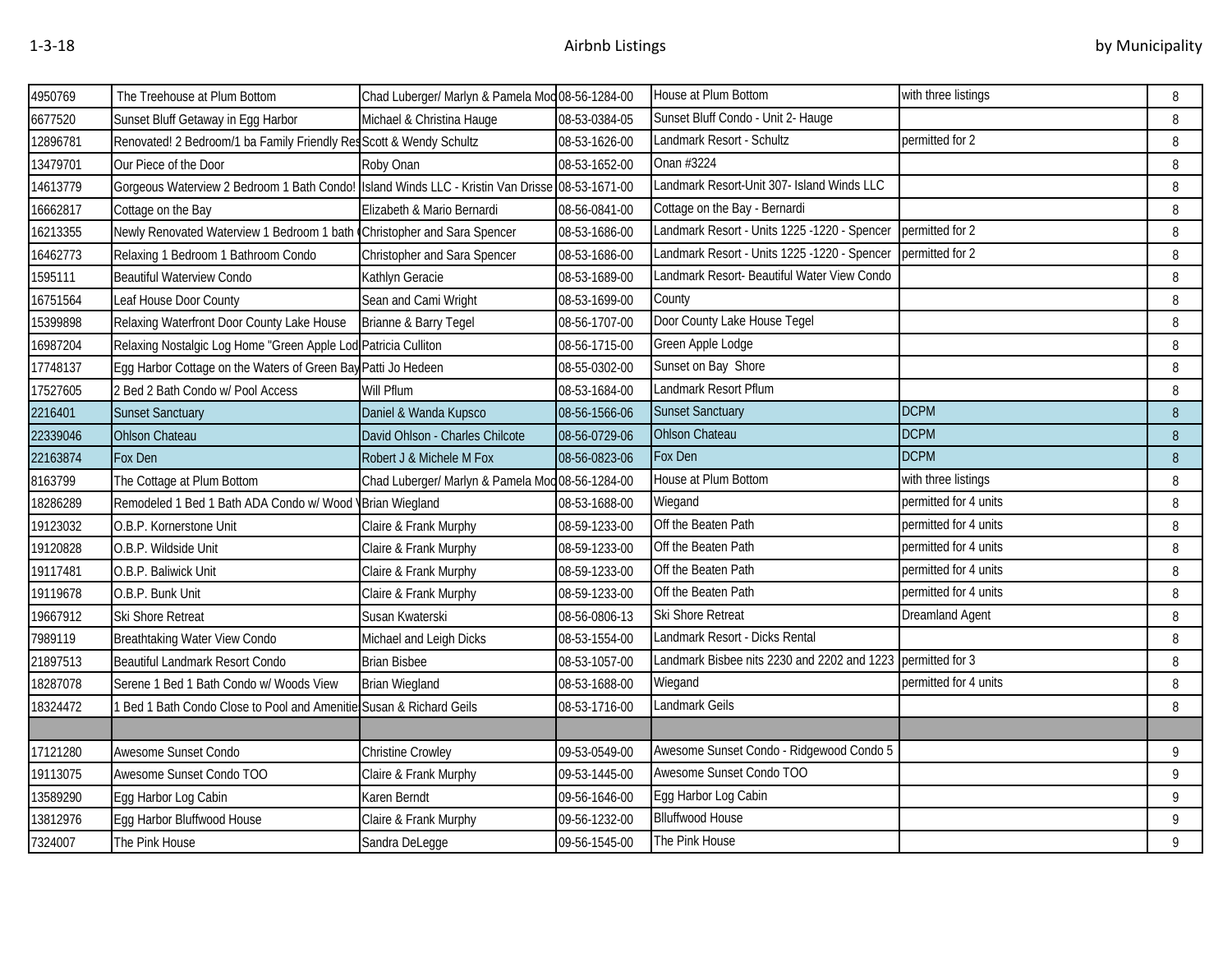| 22164009 | Sounds of the Bay                                                        | <b>Brian Fecteau</b>           | 09-56-1725-06 | Sounds of the Bay              | <b>DCPM</b>     | 9  |
|----------|--------------------------------------------------------------------------|--------------------------------|---------------|--------------------------------|-----------------|----|
| 22163979 | On the Water Escape                                                      | Jan & Craig Bilgen             | 09-55-0817-06 | On the Water Escape            | <b>DCPM</b>     | 9  |
| 22339056 | White Cliff Cottage                                                      | Michael & Dawn McCole          | 09-56-0894-06 | White Cliff Cottage            | <b>DCPM</b>     | 9  |
| 22280403 | Lighthouse Place                                                         | Frank & Claire Murphy          | 09-56-1830-00 | Lighthouse Place               |                 | 9  |
| 15922477 | Treehouse Appartment                                                     | Kathy Navis                    | 09-53-1576-00 | <b>Sunset View Apartment</b>   | permitted for 4 | 9  |
| 9602336  | Downstown Sunset View Apartment                                          | Kathy Navis                    | 09-53-1576-00 | Sunset View Apartment          | permitted for 4 | 9  |
| 20770425 | Green Door Inn Unit #5                                                   | Kathy Navis                    | 09-53-1576-01 | Sunset View Apartment          | permitted for 4 | 9  |
| 20771252 | Green Door Inn Unit #6                                                   | Kathy Navis                    | 09-53-1576-02 | Sunset View Apartment          | permitted for 4 | 9  |
| 525258   | Quiaint Cozy A-Frame in Door County                                      | Tim & Kristin Mahoney          | 09-56-1308-00 | Quaint Cozy A-Frame            |                 | 9  |
| 11512240 | Gorgeous View ~ Walk to Town                                             | Melanie and Richard Parsons    | 09-53-1609-00 | Ridgewood Bluff Condo - Parson |                 | 9  |
| 17170132 | Cape Cod Style 3 Bedroom                                                 | Alpine                         | 09-51-0318-00 | Alpine                         |                 | 9  |
| 17184189 | Cape Cod-Style 1 Bdrm Cottage in Egg Harbor                              | <b>Alpine</b>                  | 09-51-0318-00 | Alpine                         |                 | 9  |
| 17746266 | True Door County - Four Bedroom/2 Bathroom HAlpine                       |                                | 09-51-0318-00 | Alpine                         |                 | 9  |
| 17744343 | True Door County - 2 Bedroom/1 Bathroom Hom Alpine                       |                                | 09-51-0318-00 | Alpine                         |                 | 9  |
| 17748572 | Door County - 2 Bedroom/1 Bathroom Home on Alpine                        |                                | 09-51-0318-00 | Alpine                         |                 | 9  |
| 17745387 | True Door County - 3 Bedroom/2 Bathroom Hom Alpine                       |                                | 09-51-0318-00 | Alpine                         |                 | 9  |
| 16911381 | Village Cottage- close to shops, dining, & water   A Village Cottage LLC |                                | 09-55-0735-00 | A Village Cottage LLC          | permitted for 2 | 9  |
| 16542621 | Village Cottage - walkable to waterfront and town A Village Cottage LLC  |                                | 09-55-0735-00 | A Village Cottage LLC          | permitted for 2 | 9  |
| 20360386 | Egg Harbor Hideaway                                                      | RME Holdings - Robert Esposito | 09-56-1780-00 | Egg Harbor Hideaway            | permitted for 2 | 9  |
| 22446412 | Egg Harbor Hideaway                                                      | RME Holdings - Robert Esposito | 09-56-1780-00 | Egg Harbor Hideaway            | permitted for 2 | 9  |
| 17097048 | Meadow Ridge Door County -                                               | Peri Jackson                   | 09-59-1717-00 | Meadow Ridge Timeshare Jackson |                 | 9  |
|          |                                                                          |                                |               |                                |                 |    |
| 15152902 | Peninsula Park and Island View - 3 bedroom hou James Lindbloom           |                                | 11-56-1558-00 | Peninsula Park and Island View | permitted for 2 | 11 |
| 7746988  | #1 Peninsula Park and Island View                                        | James Lindbloom                | 11-56-1558-00 | Peninsula Park and Island View | permitted for 2 | 11 |
| 7833318  | #2 Peninsula Park and Island View                                        | James Lindbloom                | 11-56-1558-00 | Peninsula Park and Island View | permitted for 2 | 11 |
| 22339193 | Coral Hill Cottage                                                       | Leslee and Morrie Goldman      | 11-56-1258-06 | Coral Hill Cottage             | <b>DCPM</b>     | 11 |
| 2233731  | Cedar Glen                                                               | John & Rachel Rothschild       | 11-55-0758-06 | Cedar Glen                     | <b>DCPM</b>     | 11 |
| 22163819 | <b>BD Thorp House</b>                                                    | <b>BD Thorp</b>                | 11-56-0809-06 | Thorpe House, The              | <b>DCPM</b>     | 11 |
| 22163862 | Cottage on Townline                                                      | Roy Elquist                    | 11-56-1069-06 | <b>Townline</b>                | <b>DCPM</b>     | 11 |
| 22163944 | Kulma Cottages                                                           | Gregg & Janice Kulma           | 11-55-0279-06 | Kulma Cottages                 | <b>DCPM</b>     | 11 |
| 22163929 | Kulma Cottages                                                           | Gregg & Janice Kulma           | 11-55-0279-06 | Kulma Cottages                 | <b>DCPM</b>     | 11 |
| 22163935 | Kulma Cottages                                                           | Gregg & Janice Kulma           | 11-55-0279-06 | Kulma Cottages                 | <b>DCPM</b>     | 11 |
| 22337321 | <b>Hilltop Haven</b>                                                     | Nick Hilmer                    | 11-56-1336-06 | <b>Hilltop Haven</b>           | <b>DCPM</b>     | 11 |
| 22163964 | Moravia Bluff Nest                                                       | Phil & Alison Tatlow           | 11-56-1568-06 | Moravia Bluff Nest             | <b>DCPM</b>     | 11 |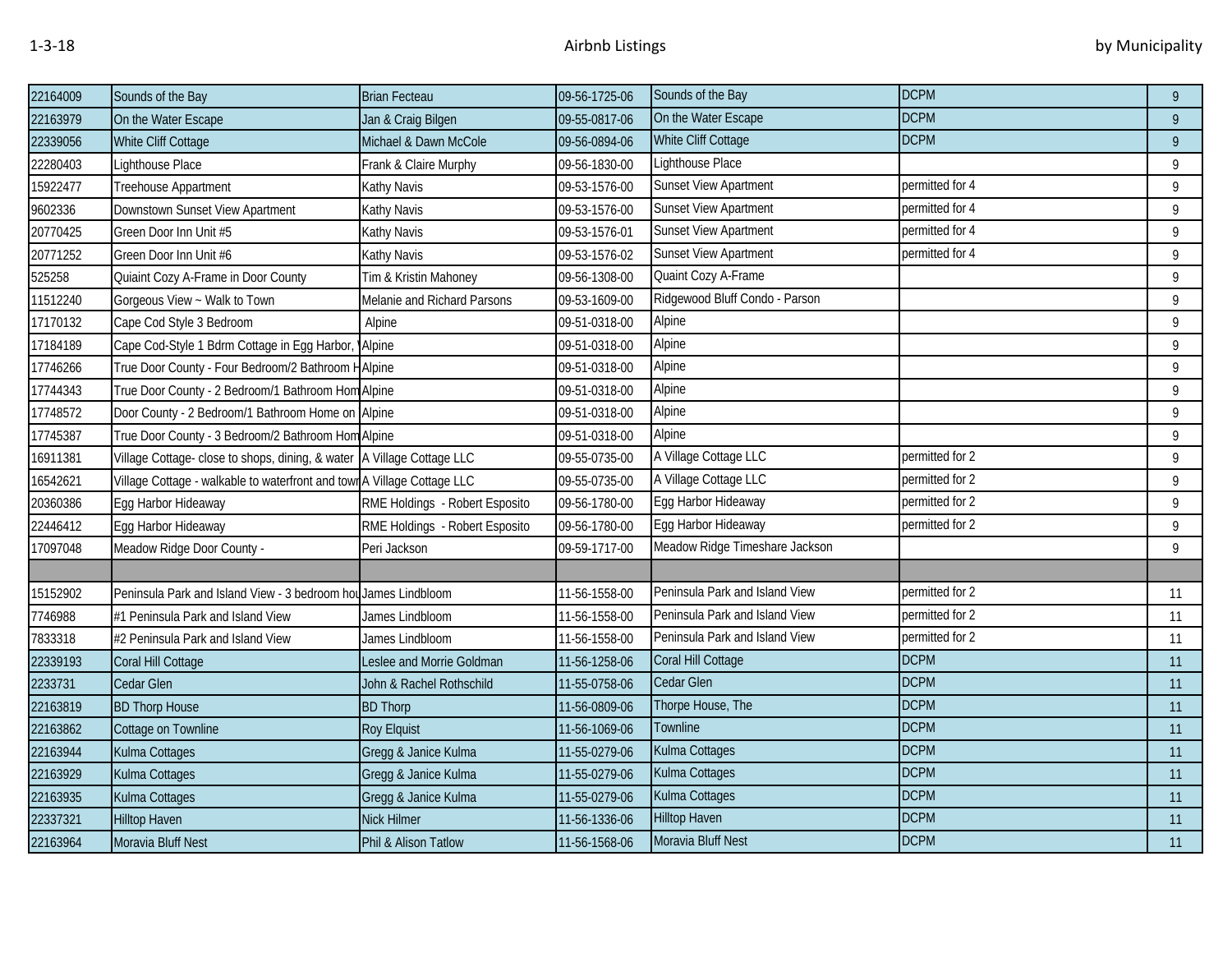| 22163884  | <b>Harbor House</b>                                             | <b>Windsor McCutcheon</b>      | 11-56-1724-06 | Harbor House on North Shore         | <b>DCPM</b>     | 11 |
|-----------|-----------------------------------------------------------------|--------------------------------|---------------|-------------------------------------|-----------------|----|
| 22163987  | Park's Edge Lakeshore Home                                      | Jacob and Greta Odders         | 11-56-1818-06 | Parks Edge Lakeshore Beach House    | <b>DCPM</b>     | 11 |
| 22163826  | Cedar Barn                                                      | Jennifer & Bjorn Larson        | 11-56-1635-06 | Cedar Barn Rental                   | <b>DCPM</b>     | 11 |
| 20916442  | NEW! 3BR Ephraim House w/ Harbor Views!                         | Carol S Corbett                | 11-56-1806-00 | Harbor View Ephraim - Corbett       |                 | 11 |
| 13769377  | Hollis House                                                    | Daniel & Lori Schwefel         | 11-56-1659-00 | <b>Hollis House</b>                 |                 | 11 |
| 13549163  | Rustic Elegance                                                 | Daniel & Laurel Simons         | 11-56-1656-00 | Elegant Home in Ephraim             |                 | 11 |
|           |                                                                 |                                |               |                                     |                 |    |
| 15634038  | Brookpoint Condo 2 BR, 2 BA                                     | Karen Berndt                   | 12-53-1681-00 | Brook Point Condo #5- Berndt        |                 | 12 |
| 21125448  | Peaceful getaway in Fish Creek                                  | Mary Gunderson                 | 12-53-1423-00 | Northhaven Gunderson                |                 | 12 |
| 20308419  | Luxury tri-Level Condo Downtown Fish Creek                      | Jonathan Glapa                 | 12-53-1791-00 | Luxury Tri-Level Fish Creek - Glapa |                 | 12 |
| 18941540  | Ellmann House                                                   | Steve Ellmann                  | 12-56-0369-00 | <b>Ellman House</b>                 |                 | 12 |
| 22163970  | Maple Grove Cottage                                             | Maple Grove Cottage LLC        | 12-56-1330-06 | Maple Grove Cottage                 | <b>DCPM</b>     | 12 |
| 22163877  | Gibraltar House                                                 | Paul & Amy Devine              | 12-56-1439-06 | <b>Gibraltar House</b>              | <b>DCPM</b>     | 12 |
| 22163831  | Cottage Row on the Rocks                                        | Apfelbach Family Trust, LLC    | 12-56-1494-06 | Cottage Row on the Rocks            | <b>DCPM</b>     | 12 |
| 22339034  | Log Retreat at Fish Creek                                       | <b>William Anderson</b>        | 12-56-1225-06 | Log Retreat at Fish Creek           | <b>DCPM</b>     | 12 |
| 22163833  | Eagle Harbor View                                               | Nancy Claypool                 | 12-56-1570-06 | Eagle Harbor View                   | <b>DCPM</b>     | 12 |
| 10015145  | Lawler Guest House                                              | Greg and Dan Lawler            | 12-56-1573-00 | Lawler Guest House                  |                 | 12 |
| 5123586   | Relax & Refocus at Hesed House                                  | Jerry & Jane Noskowiak         | 12-56-1446-00 | <b>Hesed House</b>                  |                 | 12 |
| 19030700  | The Retreat on Fish Creek the Lowers                            | Fish Creek Cottages LLC        | 12-56-1690-06 | Cottages on Fish Creek, The         |                 | 12 |
| 19034615  | The Retreat on Fish Creek the Uppers                            | Fish Creek Cottages LLC        | 12-56-1690-06 | Cottages on Fish Creek, The         |                 | 12 |
| 5278540   | Irish Hospitality in Fish Creek WI                              | Megan O'Meara                  | 12-54-0685-00 | O'Meara's Cottage Loft              |                 | 12 |
| 19551785  | <b>Bluff House</b>                                              | Cookery, Inc.                  | 12-55-0122-00 | Cookerty Lodging                    | permitted for 3 | 12 |
| 1894636   | Cedar Creek Lodge II                                            | Michael Servais                | 12-56-1357-00 | Cedar Creek Lodge #2                |                 | 12 |
| 22015884  | Julies Park Café Suite                                          | Sandra Salomon                 | 12-50-1042-00 | Julies Park Café and Motel          |                 | 12 |
| 12588724  | Country Chalet of Fish Creek                                    | Dennis & Marla Sunstron        | 12-55-0830-00 | Country Chalet                      |                 | 12 |
| 13496429  | Cedarwood Vacation Home                                         | Jay and Carla Marr             | 12-55-0778-00 | Cedarwood Marr                      |                 | 12 |
| 1649733   | COZY DC HOME RETREAT IN FISH CREEK,                             | V Steven Pachonphai            | 12-56-1692-00 | DC HOME Pachonphai                  |                 | 12 |
| 12964179  | Fish Creek, WI: Sweet log cabin & meditation pa Robin Bienemann |                                | 12-56-1665-00 | Sweet Log Cabin Bienneman           |                 | 12 |
|           |                                                                 |                                |               |                                     |                 |    |
| 197063455 | <b>Whispering Pines</b>                                         | Beth Ann Meyer                 | 15-56-1793-00 | <b>Whispering Pines</b>             | permitted for 2 | 15 |
| 19709930  | <b>Whispering Pines 2</b>                                       | Beth Ann Meyer                 | 15-56-1793-00 | <b>Whispering Pines</b>             | permitted for 2 | 15 |
| 22164036  | Vans Log Home                                                   | Robert & Marilyn Van Lieshout  | 15-56-0308-06 | Vans Log Home                       | <b>DCPM</b>     | 15 |
| 22163921  | Kangaroo South Shore                                            | Michael K & Mary Lou H Serchen | 15-56-1157-06 | Kangaroo South Shore                | <b>DCPM</b>     | 15 |
| 11659022  | Classic Farm House in Egg Harbor (upper unit) Tim Raduenz       |                                | 15-56-1601-00 | Raduenz 6551 CTH T                  |                 | 15 |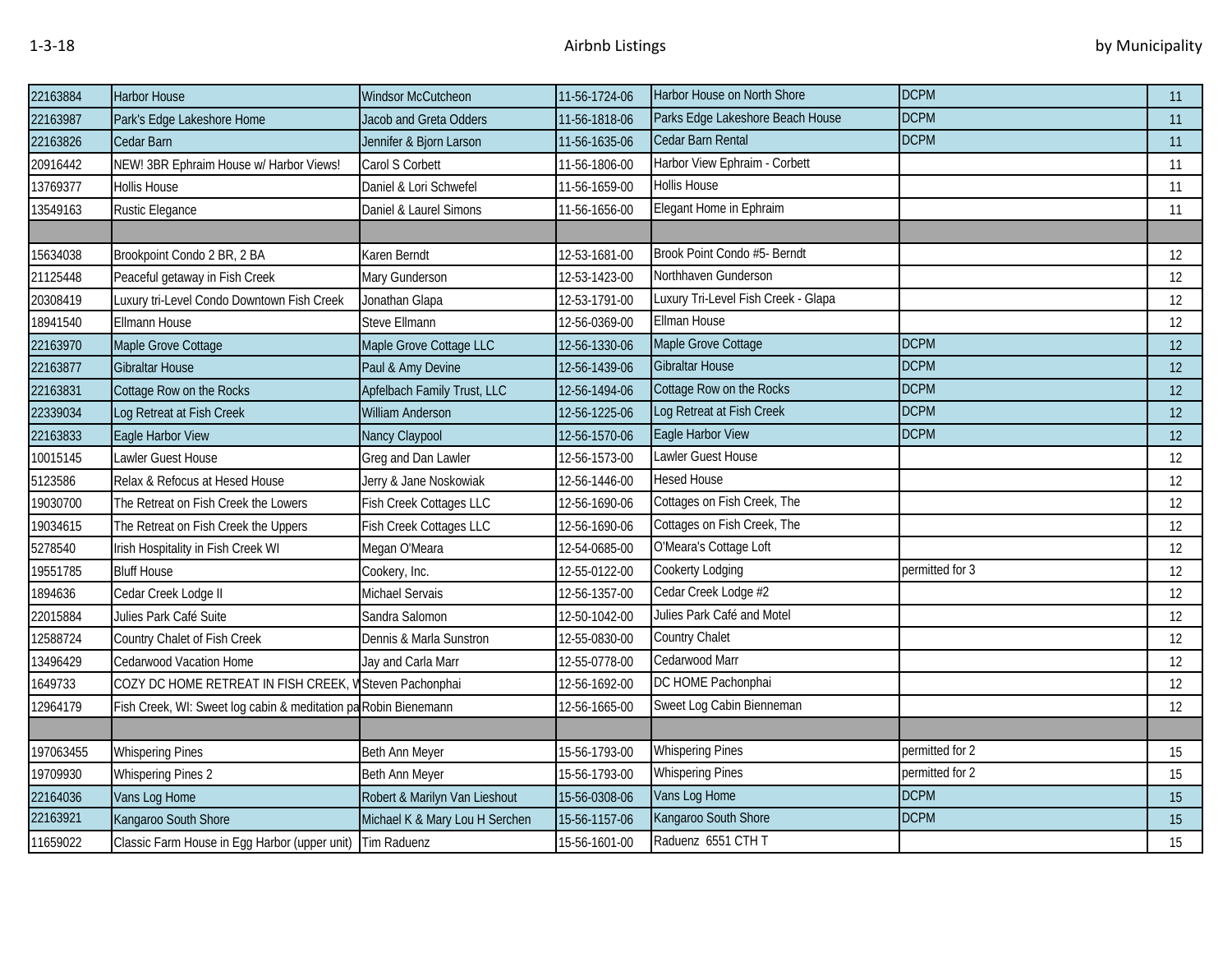| 12653322 | Jacksonport Wi Door Co on the Beach         | Kris Zeile                                         | 15-56-1263-00 | Shoreline Ventures                   |                           | 15 |
|----------|---------------------------------------------|----------------------------------------------------|---------------|--------------------------------------|---------------------------|----|
| 14400793 | Door County Lakeside Retreat                | <b>Janet Slater</b>                                | 15-56-1085-00 | Lakeside Paradise Slater             |                           | 15 |
|          |                                             |                                                    |               |                                      |                           |    |
| 9953250  | Door County Country Home                    | Terry Kinney                                       | 27-55-0737-00 | Door County Country Home             |                           | 27 |
| 185416   | Door County Waterfront Cottage              | Lane Kendig and Elaine Carmichael                  | 27-56-1156-00 | Kendig Snake Island                  |                           | 27 |
| 22163859 | Cabots point                                | Cabot's Point Properties LLC                       | 27-56-1729-06 | <b>Cabots Point</b>                  | <b>DCPM</b>               | 27 |
| 13379159 | Sherwood Point Cabin adjacent to Lighthouse | Ricky & Carrie Uhlig                               | 27-56-1321-00 | Sherwood Point Cabin                 |                           | 27 |
| 20512078 | Sunshine's Bayshore Vacation Cottage        | Lyle Handeland                                     | 27-56-1796-00 | Sunshine's Bayshore Vacation Cottage |                           | 27 |
| 14142417 | Waterfront Cottage on Sturgeon Bay          | Louise Knutter                                     | 27-56-1680-00 | Waterfront Cottage - Knutter         |                           | 27 |
| 17346242 | Harbor Cottage Retreat                      | Ray Ambrosius                                      | 27-56-1723-00 | Harbor Cottage Retreat               |                           | 27 |
|          |                                             |                                                    |               |                                      |                           |    |
| 6798124  | The Cabbage, a 1969 A frame                 | Kimberly Hazen                                     | 32-56-1496-00 | Hazen Cabbage                        |                           | 32 |
| 18686076 | Get Ready to hear Welcome Home              | Charlene K Berg                                    | 32-56-1756-00 | Welcome Home- 12625 STH 42           |                           | 32 |
| 634251   | Door County Lakefront Cottage               | Diane Christell                                    | 32-56-1250-00 | Door County Lakefront Cottage        |                           | 32 |
| 9818691  | Charming 1880's Log Cabin                   | Terry & Kermit Bott                                | 32-55-0770-00 | Doc's Hideaway                       |                           | 32 |
| 8346814  | Three Sister Meadow Private Room            | Tim and Kathleen Kay                               | 32-56-1523-00 | Three Sisters Farm                   | permitted for three units | 32 |
| 8036265  | Three Sisters "Sweet" Retreat               | Tim and Kathleen Kay                               | 32-56-1523-00 | Three Sisters Farm                   | permitted for three units | 32 |
| 6795558  | Rustic Summer Sleeping House                | Tim and Kathleen Kay                               | 32-56-1523-00 | Three Sisters Farm                   | permnitted for 3          | 32 |
| 22339050 | Shadow Lawn                                 | John Peterson                                      | 32-56-0190-06 | Shadown Lawn                         | <b>DCPM</b>               | 32 |
| 22164049 | Windmill                                    | Michael & Vicki Bowers                             | 32-56-1134-06 | Windmill - 10104 Town Line Dr        | <b>DCPM</b>               | 32 |
| 22164032 | <b>Tree Brook</b>                           | John Schaumburg/Ann Krueger                        | 32-56-1513-06 | <b>Tree Brook</b>                    | <b>DCPM</b>               | 32 |
| 22337471 | Cappy Cottage                               | Hakes Family Trust                                 | 32-56-1132-06 | Cappy Cottage                        | <b>DCPM</b>               | 32 |
| 22163913 | Hoffman's Up North                          | Hoffman's Up North LLC - Matthel Hof 32-56-1463-06 |               | Hoffman's Up North                   | <b>DCPM</b>               | 32 |
| 22163909 | Hideaway                                    | Gregory Herman                                     | 32-53-0955-06 | Hideaway, The Herman                 | <b>DCPM</b>               | 32 |
| 22163823 | Cedar Dell Chalet                           | <b>Vicky Kalscheur</b>                             | 32-56-1203-06 | Cedar Dell Chalet                    | <b>DCPM</b>               | 32 |
| 2216387  | Garret Bay Bluff                            | <b>William Berry</b>                               | 32-56-1641-06 | <b>Garret Bay Bluff</b>              | <b>DCPM</b>               | 32 |
| 22163998 | <b>Rustic Cottage</b>                       | Sandra Berg                                        | 32-56-1387-06 | <b>Rustic Cottage</b>                | <b>DCPM</b>               | 32 |
| 22163990 | Porcupine Shores                            | Brian Bartell - Kim Winburn                        | 32-56-1603-06 | Porcupine Shores                     | <b>DCPM</b>               | 32 |
| 22163815 | <b>Aunt Sallys</b>                          | <b>William Bell</b>                                | 32-56-1238-06 | <b>Aunt Sallys</b>                   | <b>DCPM</b>               | 32 |
| 22163856 | <b>Brenner Tower</b>                        | <b>Brenner Tower LLC</b>                           | 32-56-1227-06 | <b>Brenner Tower</b>                 | <b>DCPM</b>               | 32 |
| 22163835 | East Haven                                  | <b>Barnara Moline</b>                              | 32-56-1592-06 | East Haven                           | <b>DCPM</b>               | 32 |
| 22164029 | The Nest                                    | Paul O'Keefe                                       | 32-56-1514-06 | Nest, The                            | <b>DCPM</b>               | 32 |
| 22163817 | A Pearl                                     | Jeffrey & Alliscon Ockwood                         | 32-56-1409-06 | A Pearl                              | <b>DCPM</b>               | 32 |
| 22163849 | <b>Beechers Cabin</b>                       | Susan Szabo & Mark Beecher                         | 32-56-1571-06 | <b>Beechers Cabin</b>                | <b>DCPM</b>               | 32 |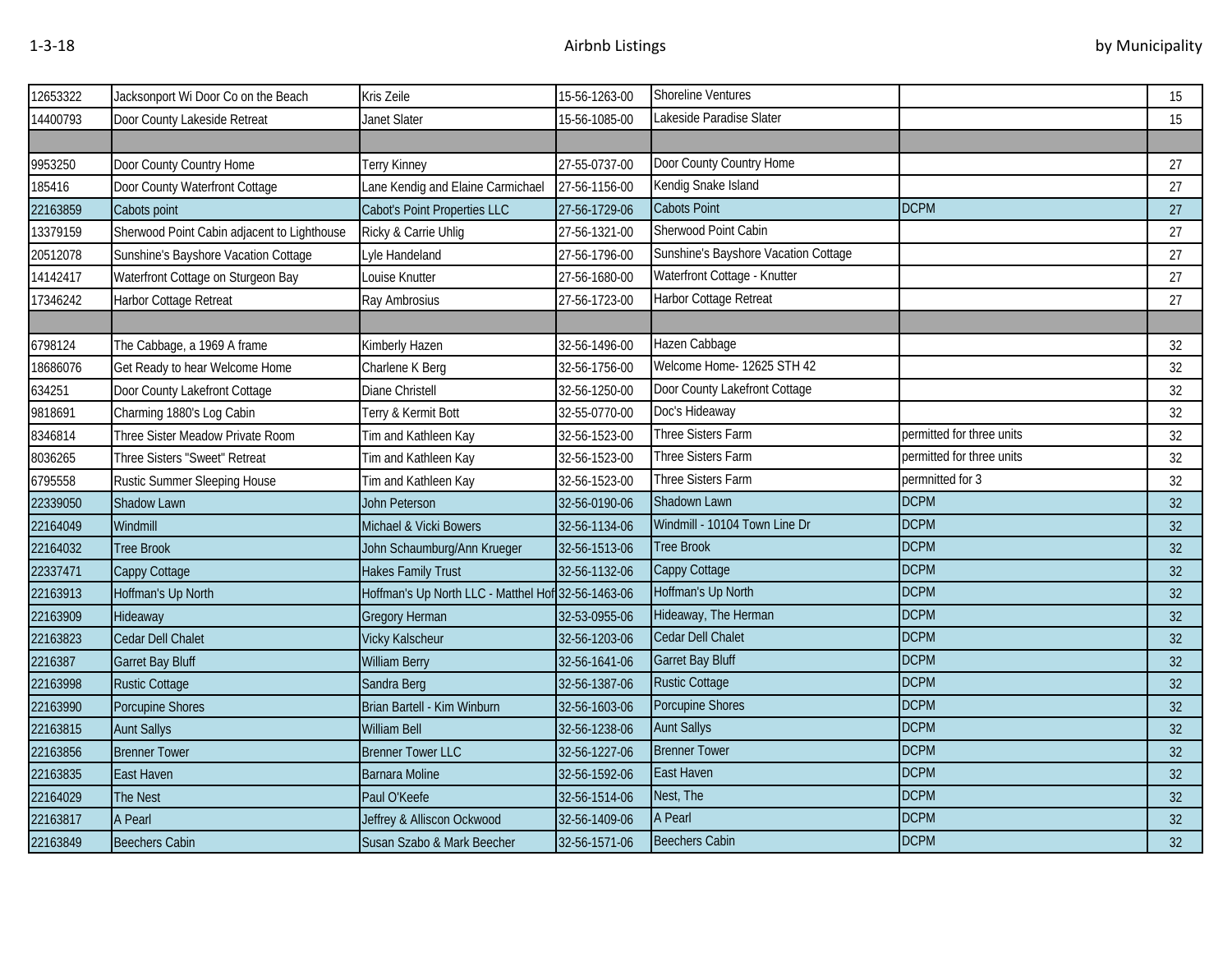| 22163853 | Bells' Cottage                                                      | Matt & Ryan Bell               | 32-56-1131-06 | <b>Bells Cottage</b>                    | <b>DCPM</b>              | 32 |
|----------|---------------------------------------------------------------------|--------------------------------|---------------|-----------------------------------------|--------------------------|----|
| 22163843 | <b>Arnie's Sanctuary</b>                                            | James Arneson                  | 32-56-1352-06 | Arnie's Sanctuary                       | <b>DCPM</b>              | 32 |
| 22164028 | The Point                                                           | <b>Heather Erickson</b>        | 32-56-1292-06 | Point, The                              | <b>DCPM</b>              | 32 |
| 21026430 | Cottage Hideaway                                                    | Mary Jahnke                    | 32-55-0710-00 | Cottage Hideaway                        |                          | 32 |
| 20802710 | Garrett Bay Getaway                                                 | Kenneth Hays & Sally Wheelock  | 32-56-1802-00 | Garret Bay Getaway                      |                          | 32 |
| 19476764 | North Woods Cottage                                                 | Robert Grant                   | 32-56-1749-00 | Northwoods Cottage                      |                          | 32 |
| 896560   | Terra Cottages Gills Rock 3                                         | Deborah "Sophie" Taubert Gehan | 32-55-0124-00 | Terra Cottages                          | permitted for five units | 32 |
| 1036370  | Eclectic Style Cottage                                              | Tim Raduenz                    | 32-56-0930-00 | EBDC-Raduenz                            |                          | 32 |
| 897991   | Terra Cottages Gills Rock, Door Co.                                 | Deborah "Sophie" Taubert Gehan | 32-55-0124-00 | Terra Cottages                          | permitted for five units | 32 |
| 2336212  | Terra Cottages #2                                                   | Deborah "Sophie" Taubert Gehan | 32-55-0124-00 | Terra Cottages                          | permitted for five units | 32 |
| 7998854  | Sweet Door County Cabin                                             | Shelly Sprinkman               | 32-56-1682-00 | <b>Architecturally Designed Charmer</b> |                          | 32 |
| 3904298  | Tree Tops Delight II                                                | Eileen and George True         | 32-56-1331-00 | Tree Top Delight - True                 | permitted for two units  | 32 |
| 1300502  | Treetops Delight in Northern Door                                   | Eileen and George True         | 32-56-1331-00 | Tree Top Delight - True                 | Permitted for two units  | 32 |
| 13597414 | Shoreline Resort-Condominiums 3rd Floor Wate Rockton Shoreline, LLC |                                | 32-51-0796-00 | Shoreline Resort & Condos               |                          | 32 |
| 14277383 | Beautiful Door County Condo                                         | Rockton Shoreline, LLC         | 32-51-0796-00 | Shoreline Resort & Condos               |                          | 32 |
| 1807644  | irst Floor with Forest View <sup>-</sup>                            | Loren & Helen Fandrei          | 32-56-1341-00 | Granpa's House Rental Door Co WI        |                          | 32 |
| 14648663 | Terra Cottages #4                                                   | Deborah "Sophie" Taubert Gehan | 32-55-0124-00 | Terra Cottages                          | permitted for five units | 32 |
| 896385   | Sunny Cottage in Ellson Bay                                         | Deborah "Sophie" Taubert Gehan | 32-55-0124-00 | Terra Cottages                          | permitted for five units | 32 |
| 6383182  | Nor Dor Escape                                                      | Benjamin Piller                | 32-56-1418-00 | Piller-Gill Rock                        |                          | 32 |
| 12034716 | Fleetwing Cottage on Garrett Bay                                    | Mary Ann Rademacher            | 32-55-0455-00 | Fleetwing                               |                          | 32 |
| 13368133 | Delightful 2 Bdrm B&B                                               | Kathleen Schmidt               | 32-54-1638-00 | Hummingbird B&B                         |                          | 32 |
| 18580024 | Dockside Condo with fabulous water view                             | Donald Erno                    | 32-53-1751-00 | Dockside at Gills Rock                  |                          | 32 |
|          |                                                                     |                                |               |                                         |                          |    |
| 18834495 | Port Cottage at Three's Company                                     | Jon Hanson                     | 33-56-0906-00 | Little Harbor Cottages                  | permitted for 3          | 33 |
| 18834309 | Starboard Cottage at Three's Company                                | Jon Hanson                     | 33-56-0906-00 | Little Harbor Cottages                  | permitted for 3          | 33 |
| 18834422 | Midship at Three's Company                                          | Jon Hanson                     | 33-56-906-00  | Little Harbor Cottages                  | permitted for 3          | 33 |
| 3047435  | Cottage on Lake in State Park                                       | Barb & Gil Hoffman             | 33-56-1429-00 | Cottage on Lake                         |                          | 33 |
| 22163960 | <b>Linger Longer</b>                                                | Michael Dix                    | 33-56-1408-06 | <b>Linger Longer</b>                    | <b>DCPM</b>              | 33 |
| 22163954 | Lakeside Haven                                                      | Kathy Richmond                 | 33-56-1240-06 | Lakeside Haven                          | <b>DCPM</b>              | 33 |
| 22164023 | <b>Green House</b>                                                  | A&J Properties, LLC            | 33-56-1493-06 | <b>Green House</b>                      | <b>DCPM</b>              | 33 |
| 19767552 | <b>Stunning Door County Sunsets</b>                                 | Beth Ann Resch                 | 33-56-1792-00 | Stunning Door County Sunsets - Resch    |                          | 33 |
| 12323917 | Woodsy Retreat on Lake Michigan                                     | Joan Shiels                    | 33-56-1627-00 | Woodsy Retreat on Lake Michigan         |                          | 33 |
| 4860774  | Huge House on Glidden Drive                                         | Mary & Ray Spangler            | 33-56-0400-00 | Mary's Beach House                      |                          | 33 |
| 13328872 | Door County Dream House                                             | <b>Fred Suchy</b>              | 33-56-0695-00 | Door County Dream Home                  |                          | 33 |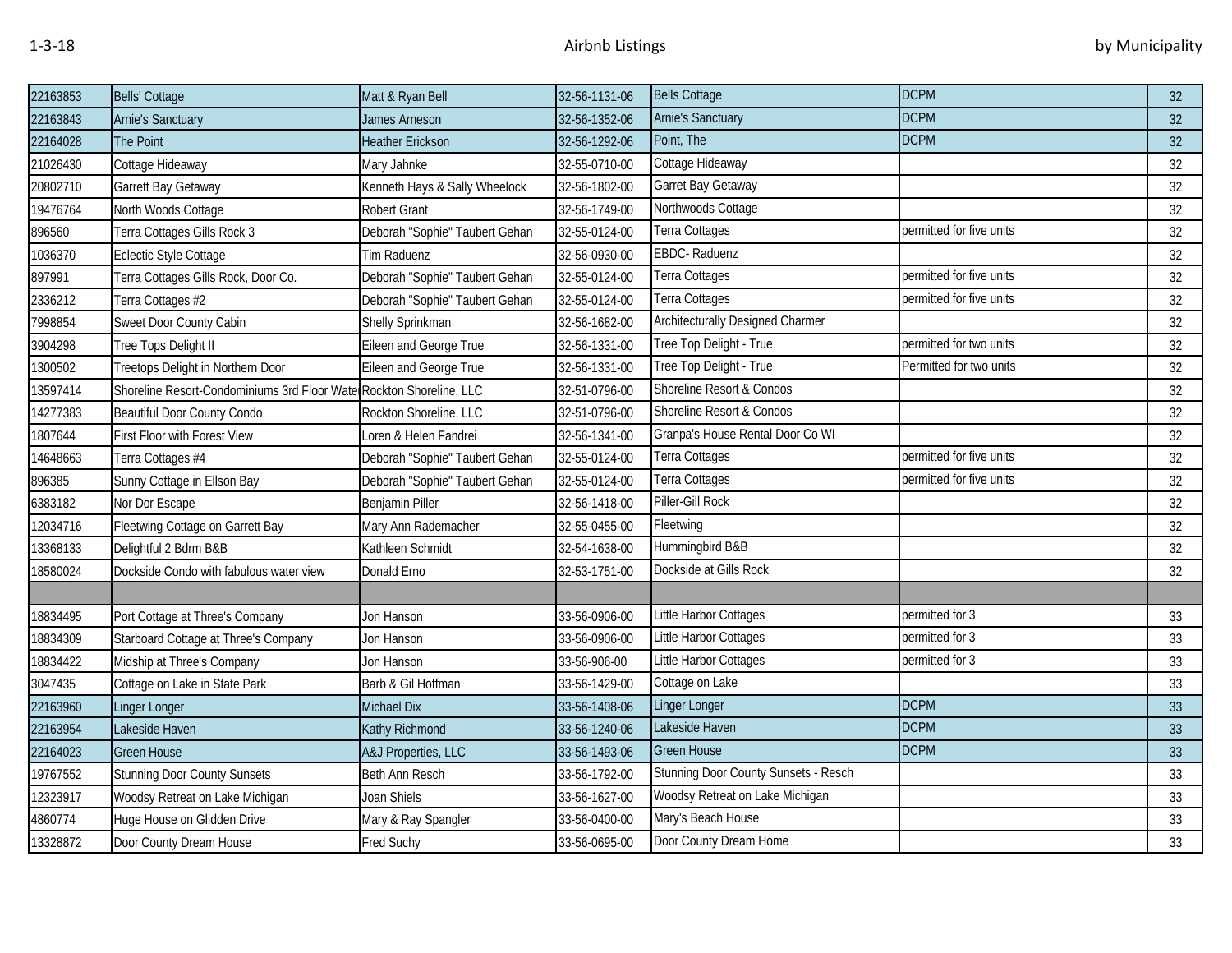| 14511904 | Private country living in a scenic ranch home                                       | Connie Rockwell                   | 33-55-0700-00  | Dogg House Cottages                    | permitted for 2         | 33     |
|----------|-------------------------------------------------------------------------------------|-----------------------------------|----------------|----------------------------------------|-------------------------|--------|
| 15048452 | Door County Escape!                                                                 | Ann Johnson                       | 33-56-1660-00  | Clark Lake Cottage - Johnson           |                         | 33     |
| 15645178 | Dogg House Cottage - Door County                                                    | Connie Rockwell                   | 33-55-0700-00  | Dogg House Cottages<br>permitted for 2 |                         | 33     |
|          |                                                                                     |                                   |                |                                        |                         |        |
| 20981273 | Sister Bay Cottage                                                                  | Karen Berndt                      | 34-56-1788-00  | Sister Bay Cottage                     |                         | 34     |
| 13111748 | Condo at Highland Greens                                                            | Sarah George                      | 34-53-1039-00  | George's Getaway                       |                         | 34     |
| 22163906 | Hidden Gem                                                                          | Julie & Nathan Slovin             | 34-56-0495-06  | Hidden Gem on Trillium                 | <b>DCPM</b>             | 34     |
| 22164033 | Trillium Lane                                                                       | Dennis & Maribeth Dorn            | 34-56-1702-06  | <b>Trillium Retreat</b>                | <b>DCPM</b>             | 34     |
| 22163993 | Port New                                                                            | <b>Andrew Bookmeier</b>           | 34-56-0075-06  | Port New                               | <b>DCPM</b>             | 34     |
| 22164040 | Wall to Wall Retreat                                                                | Jack and Teresa Wall              | 34-56-1335-016 | Wall to Wall Retreat                   | <b>DCPM</b>             | 34     |
| 22339043 | King's Landing                                                                      | <b>Wiswell Property Group</b>     | 34-56-1602-06  | Kings Landing                          | <b>DCPM</b>             | 34     |
| 22163827 | <b>Cpper Moon</b>                                                                   | Donald Denny                      | 34-55-0761-06  | Copper Moon Cottage                    | <b>DCPM</b>             | 34     |
| 12672427 | Beach view waterfront park access!                                                  | Dawn and Walter Nawrot            | 34-56-1620-00  | Parkview Drive - Nawrot                |                         | 34     |
| 19227870 | Cute and Cozy Steps from Downtown                                                   | Audrey and Craig Schmidt          | 34-56-1769-00  | Cute and Cozy Sister Bay - Schmidt     |                         | 34     |
| 16332969 | Family Friendly Retreat in the Heart of Sister Bav Pamela Schmitz/ CPS Holdings LLC |                                   | 34-56-1695-00  | Sister Bay Chalet                      |                         | 34     |
|          |                                                                                     |                                   |                |                                        |                         |        |
| 18346670 | Manor on Main                                                                       | Paul Larson                       | 35-56-1777-00  | Main Manor - Larson                    |                         | 35     |
| 19824536 | Chalet by the Bay                                                                   | Jonathan Salit                    | 35-56-1807-00  | Chalet by the Bay - Salit              |                         | 35     |
| 19179293 | Door County Bayview                                                                 | Diane Rockwell                    | 35-56-1772-00  | Door County Bayview                    |                         | 35     |
| 18683132 | Perfectly Downtown                                                                  | Carter Holdings LLC               | 35-56-1746-00  | Perfectly Downtown and Delaware Dream  | permitted for 2         | 35     |
| 19762075 | Delaware Dream                                                                      | Carter Holdings LLC               | 35-56-1746-00  | Perfectly Downtown and Delaware Dream  | permitted for 2         | 35     |
| 18359397 | Barbara's Guest House                                                               | Stephen Day                       | 35-56-1727-00  | Barbara's Guest House                  |                         | 35     |
| 17380652 | Sawyer View Villa                                                                   | Ken Glasheen                      | 35-56-1726-00  | Sawyer View Village                    |                         | 35     |
| 1095333  | A City Cottage in the Heart of Town                                                 | Kelly Avenson & Elliot Goettelman | 35-56-1651-00  | City Cottage, The                      |                         | 35     |
| 10732512 | Private BR/BA, FRPLCE, Historic B&B                                                 | Dennis Statz                      | 35-52-0856-00  | White Lace Inn                         | Airbnb                  | 35     |
| 3324489  | Downtown Sturgeon Bay, Arbor                                                        | RME Holdings - Robert Esposito    | 35-53-1452-00  | Arbor and Postcard - RME Holdings      | Permitted for two units | 35     |
| 8129738  | Sturgeon Bay Doll House                                                             | Patrice Sebastian                 | 35-56-1565-00  | Sturgeon Bay Doll House                |                         | $35\,$ |
| 10704789 | Private BR/BA, WHRPL, Historic B&b                                                  | <b>Dennis Statz</b>               | 35-52-0856-00  | White Lace Inn                         | Airbnb                  | 35     |
| 17586605 | The Diplomat Bed and Breakfast/Chancery suite Tami Dal Santo                        |                                   | 35-54-1544-00  | Diplomat Bed and Breakfast             | permitted for six units | 35     |
| 9506189  | Diplomat Bed and Breakfast/Treaty Suite                                             | Tami Dal Santo                    | 35-54-1544-00  | Diplomat Bed and Breakfast             | permitted for six units | 35     |
| 3190446  | Downtown Sturgeon Bay - Postcard                                                    | RME Holdings - Robert Esposito    | 35-53-1452-00  | Arbor and Postcard - RME Holdings      | Permitted for two units | 35     |
| 19180482 | The Coach House                                                                     | Robert & Teresa Esposito          | 35-53-1628-00  |                                        | permitted for 3         | 35     |
| 10569102 | Private BR/BA, FRPLCE, Historic B&B                                                 | <b>Dennis Statz</b>               | 35-52-0856-00  | White Lace Inn                         | Airbnb                  | 35     |
| 10731586 | Private BR/BA, FP & WHO, Historic B&B                                               | <b>Dennis Statz</b>               | 35-52-0856-00  | White Lace Inn                         | Airbnb                  | 35     |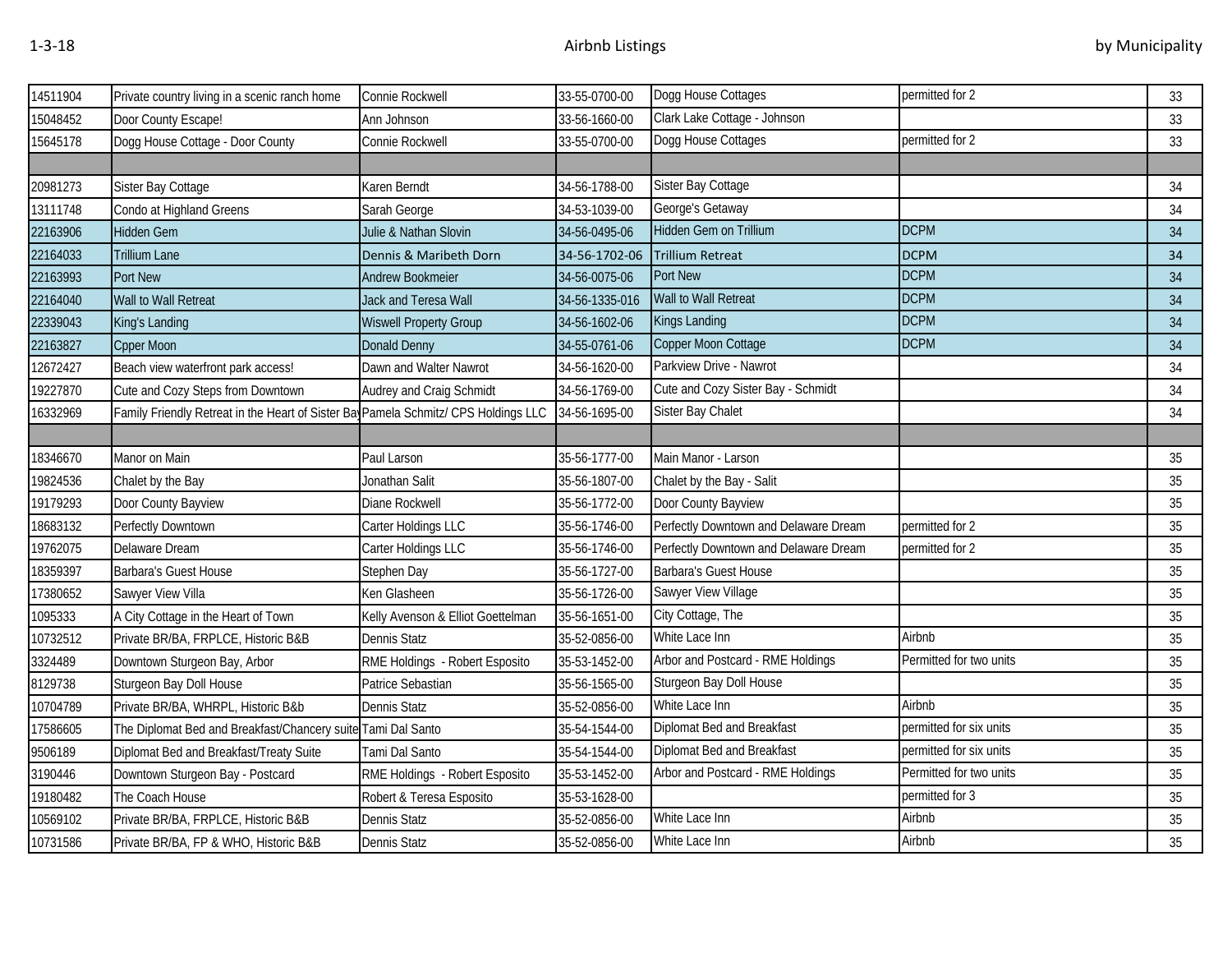| 10700860 | Private BR/BA, Whrlpl, Historic B&B                   | Dennis Statz                                        | 35-52-0856-00 | White Lace Inn                           | Airbnb                    | 35 |
|----------|-------------------------------------------------------|-----------------------------------------------------|---------------|------------------------------------------|---------------------------|----|
| 21982114 | Sturgeon Bay Waterfront Cottage                       | Eric Minten                                         | 35-56-1767-00 | Door County Waterfront Cottage Minten    |                           | 35 |
| 3280736  | Door County Waterfront Cottage                        | CenterPointe Yacht Services                         | 35-56-0911-00 | CenterPointe Marina                      | permitted for three units | 35 |
| 13749828 | Door County Waterfront Cottage                        | CenterPointe Yacht Services                         | 35-56-0911-00 | CenterPointe Marina                      | permitted for three units | 35 |
| 10730935 | Private BR/BA, FP & WHP, Historic B&B                 | Dennis Statz                                        | 35-52-0856-00 | White Lace Inn                           | Airbnb                    | 35 |
| 12792862 | Downtown Sturgeon Bay CornerSuite                     | Robert & Teresa Esposito                            | 35-53-1628-00 | Villa and Corner Suite                   | permitted for 3           | 35 |
| 9271311  | Chalet on the Shore                                   | Jennifer Jorns & Brian Frisque                      | 35-56-1663-00 | Chalet by the Shore                      |                           | 35 |
| 18655796 | Petite Maison Bleu                                    | Terry Cummings                                      | 35-56-1755-00 | Petite Maison Bleu                       |                           | 35 |
| 22027336 | Dancing Dragonfly Airbnb                              | David Hayes                                         | 35-54-1427-00 |                                          |                           | 35 |
| 13001169 | Gem Down the Lane                                     | Carrie Rollins/ Estate of Jane Meacha 35-56-1667-00 |               | Gem Down the Lane                        |                           | 35 |
| 3518762  | Downtown Sturgeon Bay, Door County                    | Hans Reumschuessel                                  | 35-56-1437-00 | Downtown Sturgeon Bay                    |                           | 35 |
| 13257277 | Door County Easy Living                               | <b>Rich Miller</b>                                  | 35-56-1654-00 | Door County Easy Living - Miller         |                           | 35 |
| 12793691 | Downtown Sturgeon Bay Villa Suite                     | Robert & Teresa Esposito                            | 35-53-1628-00 | Villa and Corner Suite                   | permitted for 3           | 35 |
| 14487990 | Close to Everything in Sturgeon Bay                   | Ann Kifer                                           | 35-56-1673-00 | Neenah Street Holdings                   |                           | 35 |
| 156786   | Waterfront Home Downtown Sturgeon Bay, Door Lee Adams |                                                     | 35-56-1555-00 | Adams - Cozy Cottage on Memorial         |                           | 35 |
| 21642288 | Overlooking Third Ave                                 | Joe Baw and Rob Paul                                | 35-53-1816-00 | Overlooking Third Aveqq                  |                           | 35 |
| 18035205 | The Mary I                                            | Bay Marinas.com                                     | 35-59-1676-00 | Door County Houseboat Rentals, LLC       | permitted for 2           | 35 |
| 18913824 | Desiree the houseboat                                 | Bay Marinas.com                                     | 35-59-1676-00 | Door County Houseboat Rentals, LLC       | permitted for 2           | 35 |
|          |                                                       |                                                     |               |                                          |                           |    |
| 5585456  | On the shore of Lake Michigan                         | Ann Emmerich                                        | 36-56-1487-00 | Emmerich - On the Shore of Lake Michigan |                           | 36 |
| 20123299 | The Clerestory on Lake Michigan                       | Christopher Mohar                                   | 36-56-1789-00 | The Clerestory on Lake Michigan          |                           | 36 |
| 22503079 | WaterFront Townhouse on Sturgeon Bay Cl               | Joe Fittshur                                        | 36-56-1329-00 | Port Haven Executive Home                |                           | 36 |
| 9091864  | porthaven                                             | Joe Fittshur                                        | 36-56-1329-00 | Port Haven Executive Home                |                           | 36 |
| 19548982 | Tolan's Cottage                                       | Sally Tolan                                         | 36-56-0816-13 | Tolans Cottage                           |                           | 36 |
| 18073736 | Claybanks   A Woodsy Retreat near Lake Michi          | id David Goettelman                                 | 36-56-1731-00 | Clay Banks Woodsy Retreat                |                           | 36 |
| 10283729 | <b>Historic Family Farm</b>                           | Tom Mickelson                                       | 36-56-1579-00 | <b>Historic Family Farm</b>              |                           | 36 |
| 6253565  | Lake Lane Cottages in Door County                     | Rob Vogel                                           | 36-56-0869-00 | Lake Lane Cottages                       | permitted for 3           | 36 |
| 11700582 | Lake Lane Cottages Camper                             | Rob Vogel                                           | 36-56-0869-00 | Lake Lane Cottages                       | permitted for 3           | 36 |
| 11699220 | Lake Lane Cottage                                     | Rob Vogel                                           | 36-56-0869-00 | Lake Lane Cottages                       | permitted for 3           | 36 |
|          |                                                       |                                                     |               |                                          |                           |    |
| 13664372 | Parkway Escape                                        | Dale & Carol Polzin                                 | 39-56-0922-13 | Parkway Escape                           |                           | 39 |
| 18833980 | Sunset Cliff Cottage                                  | Jon Hansen                                          | 39-56-0860-00 | Sunset Cliff Cottage                     |                           | 39 |
| 1327057  | 3 Bedroom Cottage with a Water View                   | Mark and Jill Schwarzbauer                          | 39-56-1320-00 | La Bella Casa Di Mattoni                 |                           | 39 |
| 19285613 | Beautiful Waterfront Cabin Door County                | Donn Rozz, Robert Paul                              | 39-53-1374-00 | Rozz Little Cemetery                     |                           | 39 |
|          |                                                       |                                                     |               |                                          |                           |    |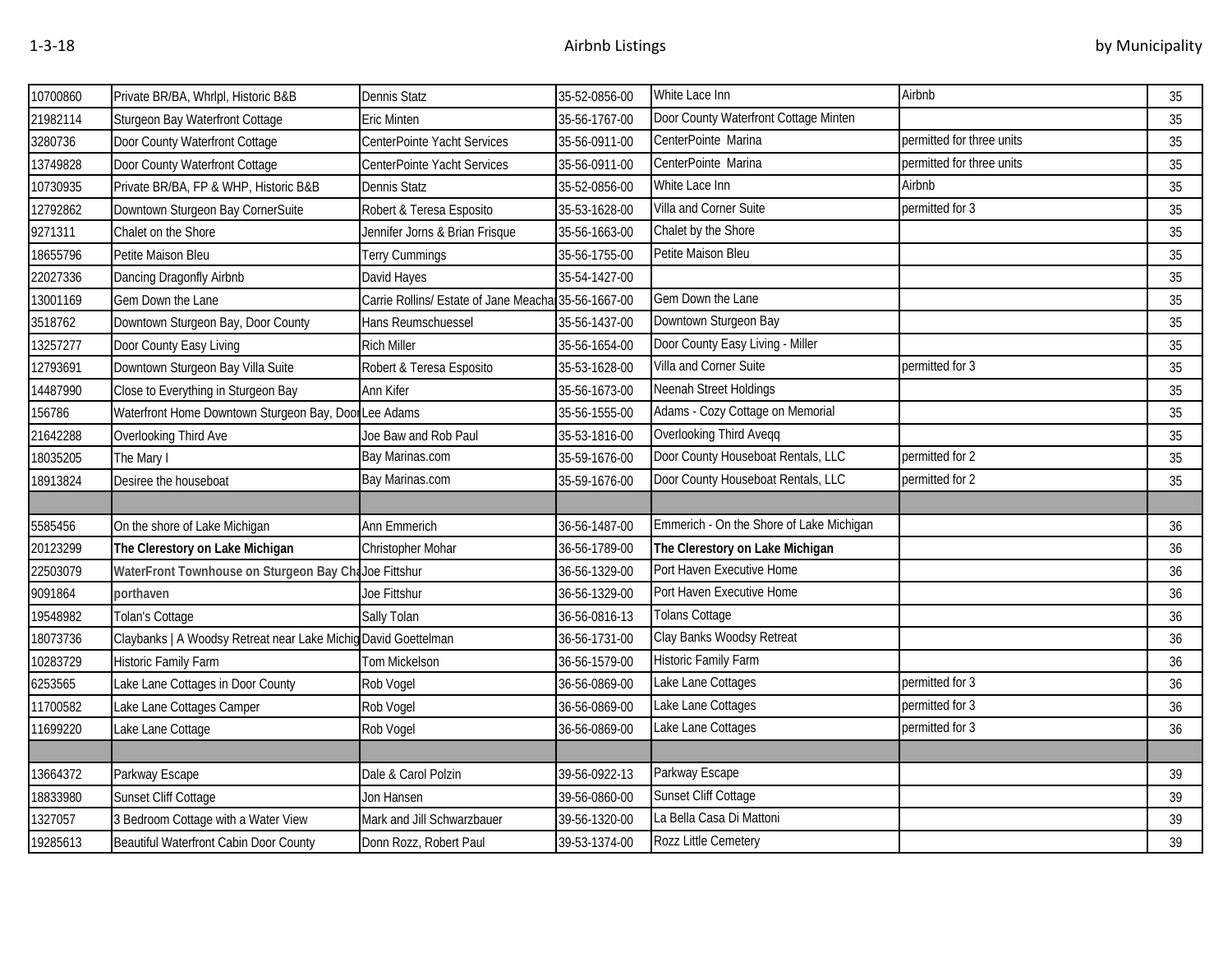| 15057147 | Door County Shore Front 2 Bdrm Cabin on 1.2 A Pat O'Donnell | 39-56-1398-00                                  |               | Cabin Sun Over Beach              |                  | 39 |
|----------|-------------------------------------------------------------|------------------------------------------------|---------------|-----------------------------------|------------------|----|
| 21410626 | Hidden Treasure - Apartment   Door County                   | Roxanne and Brian Ahlswede                     | 39-56-1809-00 | Hidden Treasure House and Appt    | permitted for 2  | 39 |
| 20622494 | Hidden Treasure House   Door County                         | Roxanne and Brian Ahlswede                     | 39-56-1809-00 | Hidden Treasure House and Appt    | permitted for 2  | 39 |
| 17300921 | Family Friendly Cabin On The Bay!                           | Goffard                                        | 39-56-1709-00 | Cabin on the Bay - Goffard        |                  | 39 |
|          |                                                             |                                                |               |                                   |                  |    |
| 19594834 | Waterfront Door County Cottage                              | Lisa Soukup                                    | 42-56-1774-00 | Waterftont Cottage - Soukup       |                  | 42 |
| 14266444 | Door County Waterfront Cottage                              | Bur Wholesale Company - John Bur               | 42-56-1666-00 | Waterfront Cottage - BUR          |                  | 42 |
|          |                                                             |                                                |               |                                   |                  |    |
| 8898775  | Viking Village 2 Bedroom Flat                               | Andrew Valentincic                             | 46-50-1596-00 | Viking Village                    | permitted for 13 | 46 |
| 4799617  | Shoreline Log Cottage on Island                             | Kathleen Cascio                                | 46-56-1510-00 | Danish Log Cabin                  |                  | 46 |
| 14180661 | Sunrise Nook                                                | Robert Toerpe                                  |               |                                   |                  | 46 |
| 22534319 | <b>Initiative's Retreat</b>                                 | LLC INITIATIVE'S RETREAT                       |               |                                   |                  | 46 |
| 714587   | Quiet Cabin with Deck in Woods                              | Jim Beneda                                     | 46-56-1575-00 | Quiet Cabin in the Woods - Beneda |                  | 46 |
| 14825088 | Charming one bedroom flat at Viking Village                 | <b>Andrew Valentincic</b>                      | 46-50-1596-00 | <b>Viking Village</b>             | permitted for 13 | 46 |
| 11389754 | Charming Near Town Motel Room                               | Andrew Valentincic                             | 46-50-1596-00 | Viking Village                    | permitted for 13 | 46 |
| 13156138 | Cute Affordable Cabin on Island                             | Dawn Chier                                     | 46-55-0731-00 | Coffee Creek Cabin                | permitted for 2  | 46 |
| 13378765 | Coffee Creek Cabins "Biker Cabin" on Wash. Is               | It Dawn Chier                                  | 46-55-0731-00 | Coffee Creek Cabin                | permitted for 2  | 46 |
| 14443055 | Bay Farm Lake Cottage                                       | Kathleen Young                                 | 46-56-1650-00 | Bay Farm LLC                      |                  | 46 |
| 10907613 | Sunrise A Frame on the lake                                 | Andrew Valentincic                             | 46-50-1596-00 | <b>Viking Village</b>             | permitted for 13 | 46 |
| 15351847 | Cozy and charming studio with kitchen.                      | Andrew Valentincic                             | 46-50-1596-00 | <b>Viking Village</b>             | permitted for 13 | 46 |
| 20991844 | Menominee River Vacation Home                               | Not Door County Comes up in Door County Search |               |                                   | Outside DC       |    |
| 20439805 | <b>Nuttall Vacation Stays</b>                               | Not Door County Comes up in Door County Search |               |                                   | Outside DC       |    |
| 10943813 | Camp Villa B&B                                              | Not Door County Comes up in Door County Search |               |                                   | Outside DC       |    |
| 443694   | Lundgren Tree Farm                                          | Not Door County Comes up in Door County Search |               |                                   | Outside DC       |    |
| 8900070  | <b>Flom Retreat</b>                                         | Not Door County Comes up in Door County Search |               |                                   | Outside DC       |    |
| 18506853 | Downtown Menominee House                                    | Not Door County Comes up in Door County Search |               |                                   | Outside DC       |    |
| 19176512 | Escape to the Guest House on the Menominee                  | Not Door County Comes up in Door County Search |               |                                   | Outside DC       |    |
| 14266783 | Cottage on Cedar                                            | Not Door County Comes up in Door County Search |               |                                   | Outside DC       |    |
| 19012043 | Home Away From Home Northern Wisconsin                      | Not Door County Comes up in Door County Search |               |                                   | Outside DC       |    |
| 19046342 | <b>Golf Course Camping</b>                                  | Not Door County Comes up in Door County Search |               |                                   | Outside DC       |    |
| 20411213 | Paradise View                                               | Not Door County Comes up in Door County Search |               |                                   | Outside DC       |    |
| 21816968 | <b>Hogans Place</b>                                         | Not Door County Comes up in Door County Search |               |                                   | Outside DC       |    |
| 21549001 | Cozy Lakefront Home                                         | Not Door County Comes up in Door County Search |               |                                   | Outside DC       |    |
| 14648642 | <b>Upper Peninsula MI Retreat</b>                           | Not Door County Comes up in Door County Search |               |                                   | Outside DC       |    |
|          |                                                             |                                                |               |                                   |                  |    |